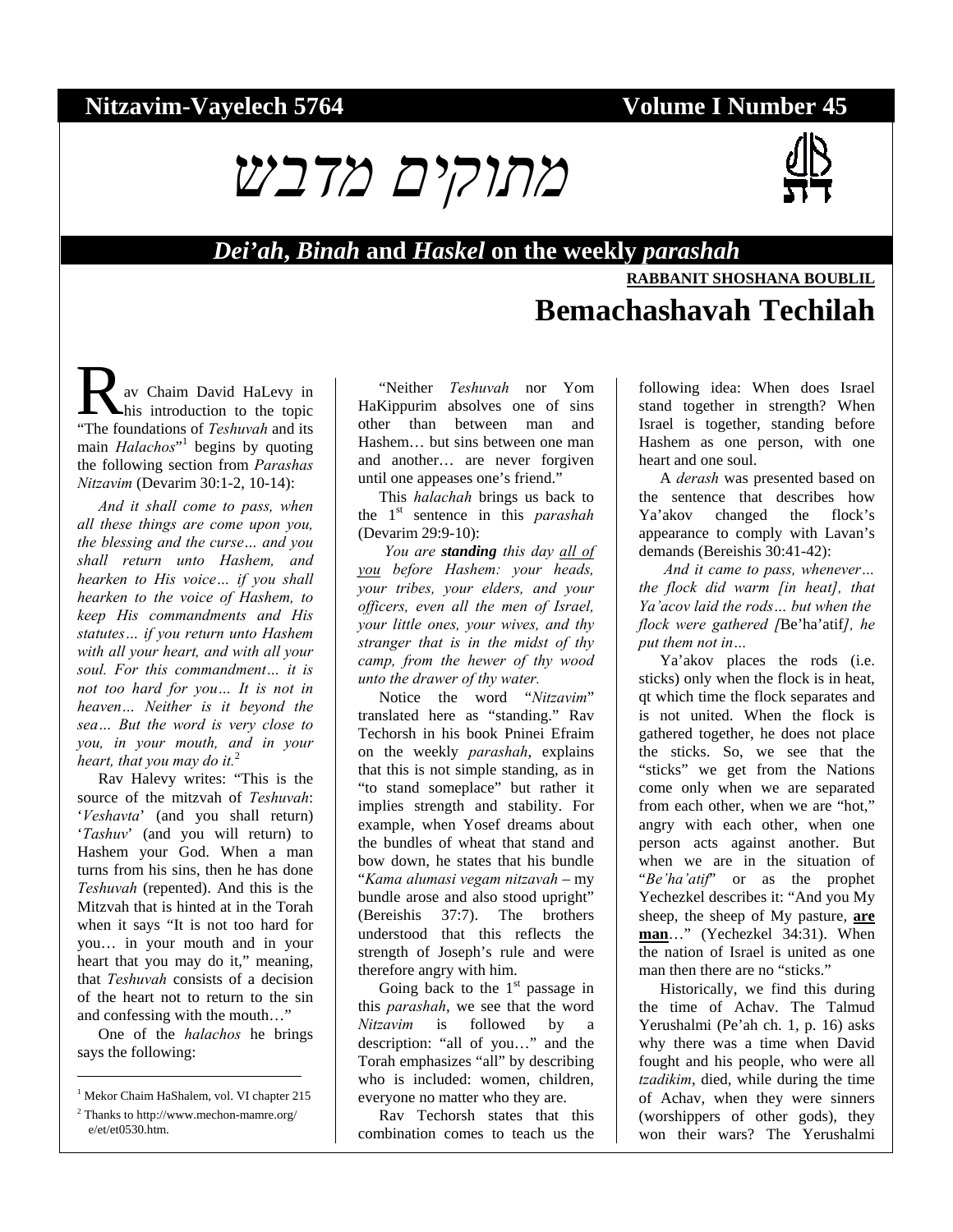answers that during the time of David they spoke *Lashon HaRa*, an action by which one man harms another – a sin of *Bein Adam LaChaveiro* (between man and man), while

during the time of Achav they did not speak *Lashon HaRa*.

This *parashah*, which talks about unity is read the week before Rosh Hashanah, when Hashem decides the fates of nations. *BeEzras Hashem*, let

he first of this week's *parshiyos*, Nitzavim, takes its name from the verse that reads "You stand here, all of you, today, before Hashem your G-d..." Moshe stresses that everyone is there before Him, "your elders, your leaders, all the men of Israel. Your children, your wives..."<sup>2</sup> Emphasis is given to their standing together as a people. T

This idea is repeated in the second *parashah*, *VaYeilech*, when Hashem commands that every seventh year, on *Succos*, we should "*Hakhel –*  Assemble the people - the men, the women, and the small children" at the *beis hamikdash* to hear the king read the book of Devarim.<sup>3</sup>

Rabbi Yochanan ben Beroka and Rabbi Elazar ben Chisma went to Peki'in to visit their *rebbe*, Rabbi Yehoshua. Rabbi Yehoshua asked them to repeat something they had learned in the *beis medrash* since their last encounter. They answered, "We are your students, and we drink of your waters." Rabbi Yehoshua replied, "There is no *beis medrash* where nothing new is taught." So they repeated an idea from Rabbi Elazar ben Azariah. The men went to the gathering to learn, the women to listen (which includes both hearing and accepting what is heard), and the children – to bring reward to those who brought them. Rabbi Yehoshua heard this and exclaimed, "You had

<sup>1</sup> Devarim 29:9

l

3 Ibid 31:12

such a wonderful pearl, and you were willing for me to miss it?" $4$ 

The Or haChaim limits this to children too young to understand what is going on. Any child that gets even a glimmer of the event gains *yiras Shamayim* (fear and awe of the One in heaven) simply by having the experience.<sup>5</sup>

Rabbi Meir Simcha HaKohen of Dvinsk<sup>6</sup> explains why this thought was so special to Rabbi Yehoshua. The Yerushalmi tells us that Rabbi Dosa praised Rabbi Yehoshua as one "who will teach knowledge" and says, "I recall that when he was a baby his mother would take him to *batei medrash* so the Torah would stay with him."7 To Rabbi Yeshoshua, this thought was a pearl that added meaning to his mother's sacrifice.

The importance of the influence of a community is a recurring theme in this week's *parshiyos*.

And it is a central part of our quest to improve ourselves as well. So far this month we looked at ways that we can make this year's *teshuvah* more real and more permanent than in years past through the tools developed by the *ba'alei mussar*. But an organized program of *hispa'alus*, *cheshbon hanefesh*, and *kabbalos* (intense and personalizing study, a daily accounting of one's choices and actions, and accepting

1

# **2** *Mesukim Midevash*

us all decide to be united as one, and may Hashem bless us that we will win our wars with our enemies and that we will have no more "sticks" cast in our way.

# **RABBI MICHA BERGER Bakeish Shalom**

upon oneself small steps toward improvement) will only go so far without a supportive peer group. No matter seriously one commits this Elul and *Aseres Yemei Teshuvah* to developing one's *bitachon*, one's trust in Hashem, if one's friends think of such an attitude as hopelessly naïve, it is likely that next year at this time one's level of *bitachon* will be roughly where it is now.

The Mussar Movement introduced two institutions to provide aspiring *bnei aliyah* (people seeking ascent) a community and support system.

In Or Yisrael, R' Yitzchak ("Itzele") Blazer, the Rav of St. Petersburg, lists the ten greatest innovations of Rav Yisra'el Salanter.<sup>8</sup> Among them is the *Beis HaMussar*, or *Mussar Kloiz* in Yiddish, a Mussar House. This was a room set aside for nothing but *mussar.* A room where the sounds ring of the singsong of *mussar* study, of *hispa'alus*, and of *chaburos* and *chavrusos* getting together to improve themselves. A place where people can engage in *mussar*, and rather than feeling awkward, as an outsider, you are supported and motivated by the people around you. A place where eventually regulars would be in the right frame of mind just through the associations triggered by entering the *beis mussar*.

Establishing a *beis mussar* today would be pretty difficult. Few of us have the resources to do so, and even

 $\overline{a}$ 

<sup>2</sup> Ibid v. 9,10

<sup>4</sup> Chagigah 3a, Mechilta 13:102 (where Rabbi Elazar ben Azariah is quoted without the story as context)

<sup>5</sup> On Devarim 31:12

 $<sup>6</sup>$  ad loc.</sup>

<sup>7</sup> Yerushalmi Yevamos, end of ch. 1

<sup>8</sup> Sha'arei Or, ch. 8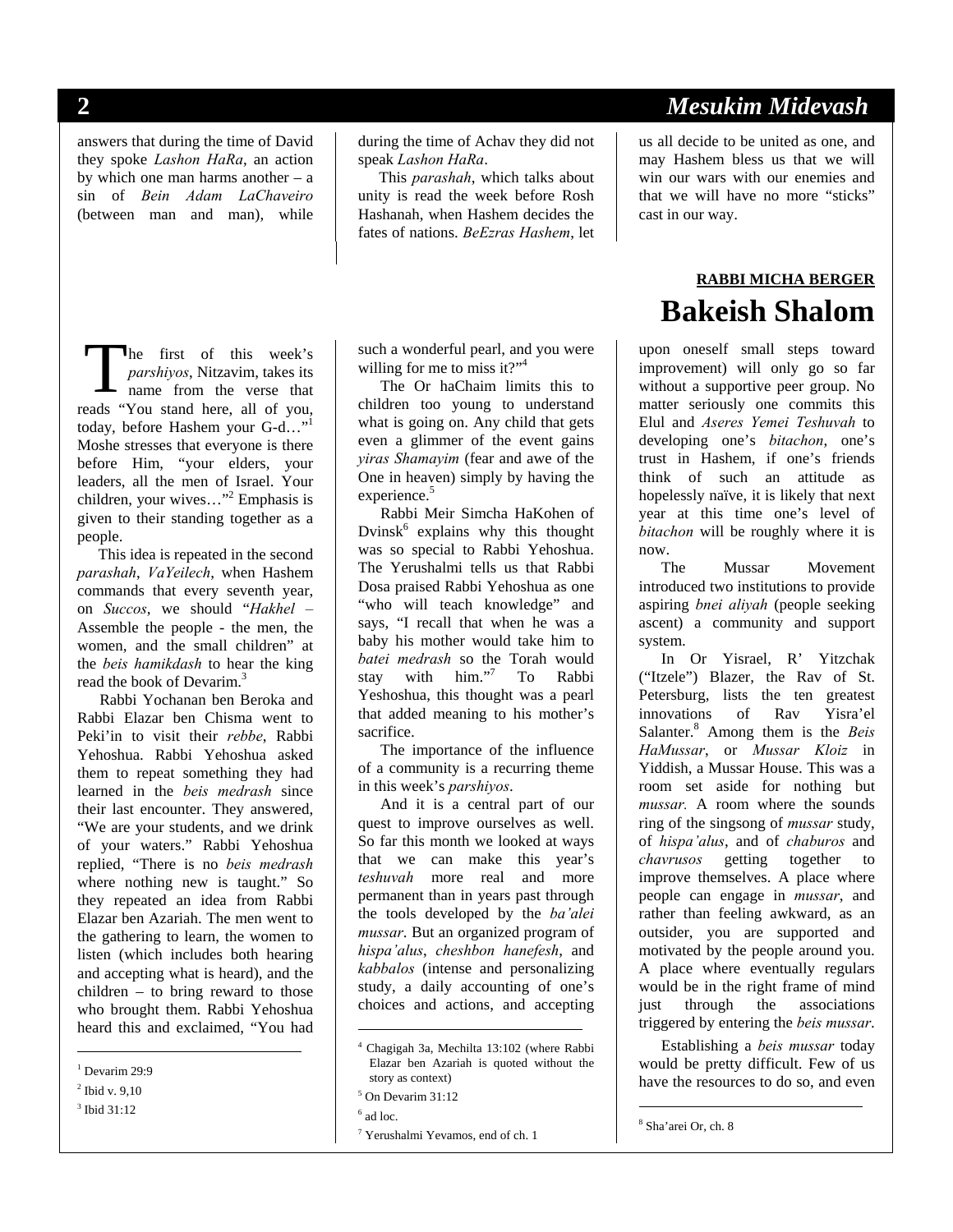### *Mesukim Midevash* **3**

fewer have enough people motivated to utilize the resource. However, perhaps we can recapture some of its benefits by setting up a weekly *cheider mussar* (*mussar* room) in your *shul* or a side-room of a local yeshiva or *beis medrash*. Invite people to come together and learn *mussar* out loud, possibly in groups.

But getting together to study *mussar* is only one way to develop *chaverschaft* (a feeling of belonging to a group of close friends) working to help each other improve and develop as Jews. A second idea introduced by the Mussar Movement is the *va'ad* (literally: committee). Unlike a *chaburah*, a group that gets together to learn mussar, a *va'ad* comes together to do *mussar*.

A typical *va'ad* consists of six to eight members (although Rav Shlomo Wolbe writes that sizes from 4 to 15 people are workable<sup>9</sup>) who agree to meet weekly or every other week. They pick a *middah* to work

<sup>9</sup> Alei Shur, vol. 2, pg. 191. See also the resources available at <http://www.aishdas. org/mussar.html>

l

on together, adopting *kabbalos* that progress as they work on the *middah*. A *va'ad* would typically dedicate three to six months to a *middah* before moving on to another. A classical *va'ad* would be run by a *rosh va'ad*, although it is possible to have the members assume this role in rotation. It is also critical for members of the *va'ad* to stay in contact, either in person, by telephone or email, to check on each others' progress and offer help during the week. Otherwise, it is too easy to lose the momentum between meetings.

For example, assume a *va'ad* chooses to address the *midah* of *savlanus*, having patience with other people.10 The first week, the *rosh va'ad* might prepare some material from the book Cheshbon HaNefesh. The *va'ad* would discuss how to

-

he *piyut*, "*Unesaneh Tokef*" consists of two paragraphs added immediately before *Kedushah* in the Chazan's repetition of the *Amidah* of *Mussaf*  on these days. As a *piyut*, it is not technically part of the *Amidah*, and in some communities – for example, the personal synagogue of R. Chaim Brisker – it was not said on Rosh Hashanah on a weekday, as it would be an interruption in the middle of shofar blowing. (The *Amidah* itself is an inherent part of the same mitzvah as *shofar* blowing, a very interesting, and long, topic.) It is part of Ashkenazic tradition only. T

The prayer opens: *Unesaneh tokef kedushas hayom* – let us convey the

sanctity of the day, for it is aweinspiring and frightening.

And on it *we will carry* Your Kingship. The word is "*tinasei*," we will carry. It is for us to declare Him king. As David wrote: "*ki Lashem hamluchah umoshel bagoyim* – For G-d has the kingship, but he is a dictator over the nations." Until the day we describe in *Aleinu* "and they will all accept the yoke of your kingship." The difference between a king and a dictator is the acclimation of the people. The king, because his rule is accepted, rules through kindness. A dictator must impose his will by force.

R. Eliyahu Shaviv, of Yeshivas Har Etzion, creates a fascinating mental image. Rosh Hashanah is on implement and internalize the lessons learned. Before adjourning, they would choose a *kabbalah* to start implementing the change. For example, they could resolve that at the end of each day they should take one human interaction and see how the same exchange may have looked from the others' perspective. During the two weeks between meetings, the next meeting's *rosh va'ad* either checks in with each member, or has *chavrusos*, pairs, in contact. He takes measure – was the goal they set too hard? Or not ambitious enough? What direction should the next session take? Etc.

The *va'ad* gives structure to working together. The members develop a closeness and openness. They support each other. The benefits of the *va'ad* and *beis mussar* are not simply from the work they do, but from the atmosphere they create. Like the experience of attending *hakhel*, they give you a group that works toward your growth, that advances your climb heavenward.

# **RABBI MICHA BERGER Sefasai Tiftach**

Rosh Chodesh, the day of the new moon. It was up to Sanhedrin to accept two witnesses who saw the new moon, and then they sanctify the month.

We cannot picture the heavens, but traditionally we use imagery to convey the events on an emotional level. In this light, *Unesaneh Tokef*  draws a picture of G-d "sitting" on His throne, which, we are told, is His kindness. The kindness a king can afford beyond that of even a benevolent dictator. All the *tzeva'os hashamayim*, the legion of angels of the heavens, stand ready to declare G-d's kingship over the universe(s). Malkiel (the angel whose name means G-d is my king) stands ready with "crown" and "scepter." And

<sup>10</sup> From experience, our *ve'adim* have had more success choosing *midos* one desires to strengthen rather than those that one wants to eliminate. For example, increasing one's patience with others rather than wearing down one's temper.